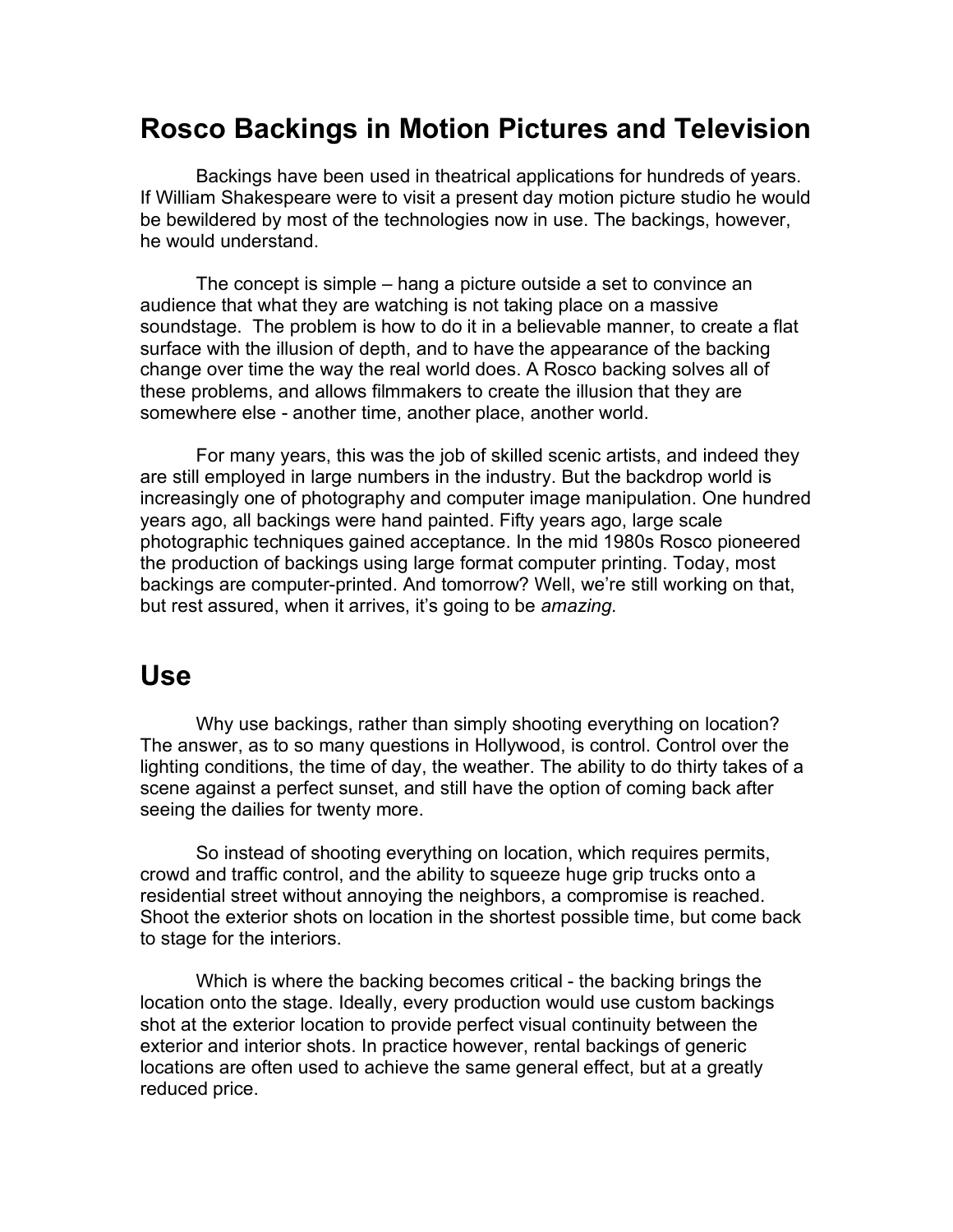# **Backing Types**

There are three main types of backing available for purchase or rental, which are differentiated by the methods used for production.

Hand painted backings are produced on large pieces of canvas by scenic artists using a combination of brush and spray techniques. They are not intended to be a perfect reproduction of an image, but rather to look good on camera. Hand-paints tend to be extremely economical and effective for scenes such as skies or vegetation, but less so when large detailed architectural scenes, such as cityscapes, are required. Hand painted drops are usually frontlit, but are often back-painted to allow for back lighting to create a night scene. Older hand painted rental drops have been known to become brittle and suffer from flaking paint.

Photographic backings, often referred to as "translights" are printed by means of optical enlargers onto nine mil polyester coated with photographic emulsion. This produces an image which is extremely crisp and photo-realistic. They feature a white backing/diffusion layer, are usually designed to be backlit, and can generally only show one lighting condition, either day or night. Photo backings tend to be delicate and thus difficult to handle.

Digital backings combine features from both photographic and hand painted backings. They can be made in frontlight, backlight, or the extremely popular day/night format, and are usually printed on polyester-reinforced vinyl. Digital drops can be produced in a variety of resolutions, the majority falling in the range 30 to 300 dpi. Rosco have been the industry leader in digital backings for over twenty years.

Considerable care should be taken in selecting the right company to print digital day/night backings, as smaller, less technically proficient manufacturers often suffer problems of front-to-back registration and back paint density. Some companies remedy this by combining a computer-painted front image with handpainted back image (as Rosco used to in the 1980s), but the resultant night images generally lack the subtlety of a true day/night.

## **Design**

Designing the perfect backing for a set requires a blend of both art and mathematics – the art makes a drop look good, but it is the mathematics that will make it look *right*. Horizon lines, angles of coverage, and overall scale all work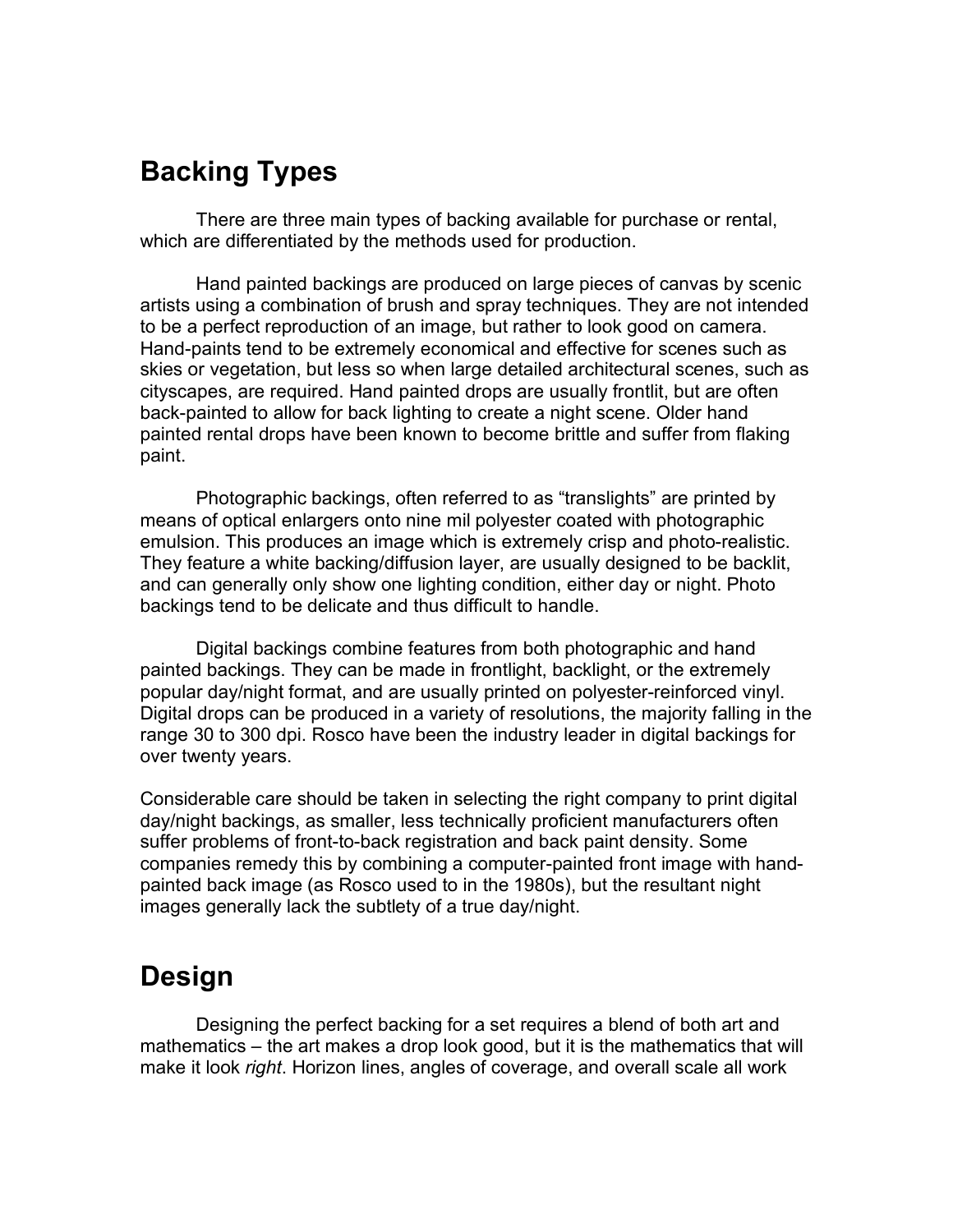together to maintain the illusion of the outside world. Rest assured, Rosco are there to help at every stage of the process.

And as a final check? Low resolution digital files can be used to create a quick rough layout that can be inserted in a model of the stage set. This is invaluable for simulating the appearance of the finished drop prior to production.

#### **Custom Backings**

To produce a custom backing, the first step is to capture an image of the location. While this seems simple enough, it is probably the point in the process where the most damaging errors can occur. For this reason, all major backing companies keep one or more photographers on staff, who can offer advice during the shoot based upon their many years of experience.

The process is usually referred to as shooting a plate, which harkens back to the days when all backings were shot in 8" x 10" format. Since 1997 Rosco have primarily used 6x17cm medium format cameras shooting on 220 roll film. Digital photography is becoming increasingly popular, but film still holds a slight edge in resolution and gray-scale. When that situation changes, Rosco are ready change with it.

Rule One in backdrop photography is simple. Always shoot more of the scene than you can possibly need, even if it means that you are shooting 360 degrees around and up to 90 degrees high. The needs of the production may change, and you must be prepared.

To ensure that enough image is captured, it is important to know the scale of the backing. There are two ways to calculate scale, one involving the ratio between distances on location and equivalent distances on set, and the other using the angles present at both places. It is usually a good idea to make both calculations as a form of self-checking. The placement of the horizon line within the image is also critical, and must take into account camera heights, platform heights, and any visual vanishing points present in the image.

The time of day that the plate is shot is also significant. Again, the wise photographer will shoot a variety of lighting conditions in order to give the production the greatest number of choices possible. This may include shooting night plates both using the ambient light present at the location, and also using a lighting package often provided by the Cinematographer. Sometimes the perfect image for the backing will be the prettiest picture captured, but at other times it may be the most bland and nondescript, because that's the image with the least number of visual cues that lock it into a single time of day. Often a romantic comedy will call for a bright sunny image, where a more moody piece would require a backing that is more grey and somber.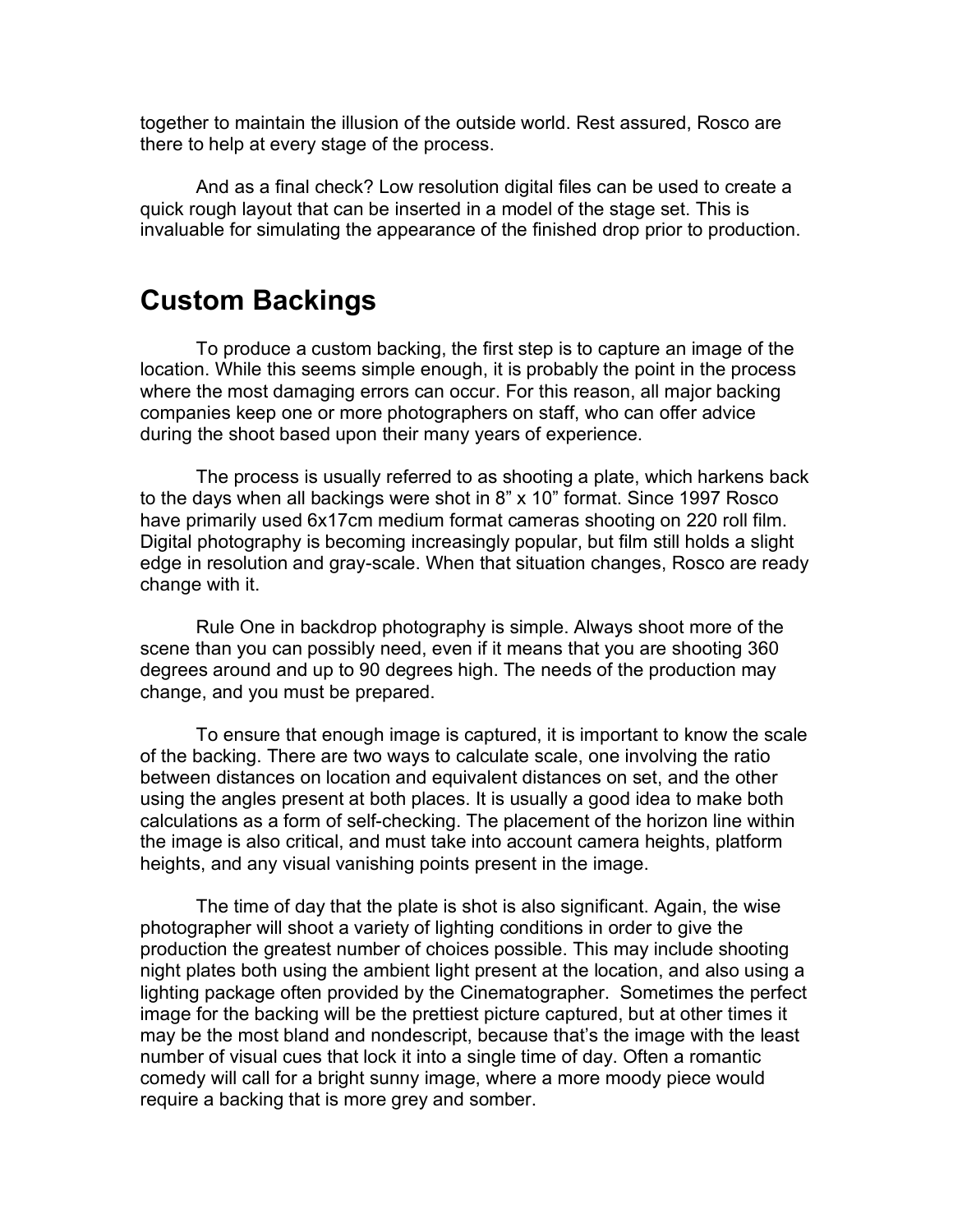As an alternative to the expense of a custom shoot, if a suitable image can be found within Rosco's rental catalog, most can be reproduced to match new specifications of size, shape, and overall appearance. Rosco also have an extensive library of images offering previously unprinted shots from around the world, including a substantial selection from Europe.

## **Rental Backings**

While a custom backing perfectly designed to match the location may sound like every Art Director's dream, the practicalities of production mean that in some circumstances a rental backing is advantageous. This may be for a variety of reasons.

Price is the most obvious factor. A one week rental of a drop typically costs one tenth the price of a new custom item. Given that rentals tend to decrease in price over long periods, it may take as much as two years before the custom drop becomes a practical cost consideration.

Some sets do not require a custom backing to make them work. If all that is seen are a few leaves vaguely visible through net curtains, pretty much anything will do. Even in situations where more of the image can be seen, there may be a rental that is close enough to the look of the location to work convincingly.

Finally, some sets can use almost any backing, because the exterior of the location is never seen on camera or otherwise directly established. Rosco's ever-expanding catalog of rental backings, featuring a keyword-based search engine, can be viewed online at www.roscodigital.com. A CD catalog is also available from your local Rosco office.

## **Installation**

Most backings are supplied fitted with grommets (eyelets) around the perimeter, by which they can be attached to a frame, pipe, sailboats, or movable track.

Optimal placement is usually 4-5 meters (13-16 feet) outside of the wall, window, or door of the set. Front lighting is best provided from above at a high angle to prevent the possibility of creating a direct bounce path reflecting a hot spot into the camera. Backlighting is usually in the form of skypans placed directly behind the image at a distance of approximately 2.5 meters (8 feet). Digital backings tend to be more forgiving in the backlit condition than photo backings, being more diffusive and thus less prone to hotspots.